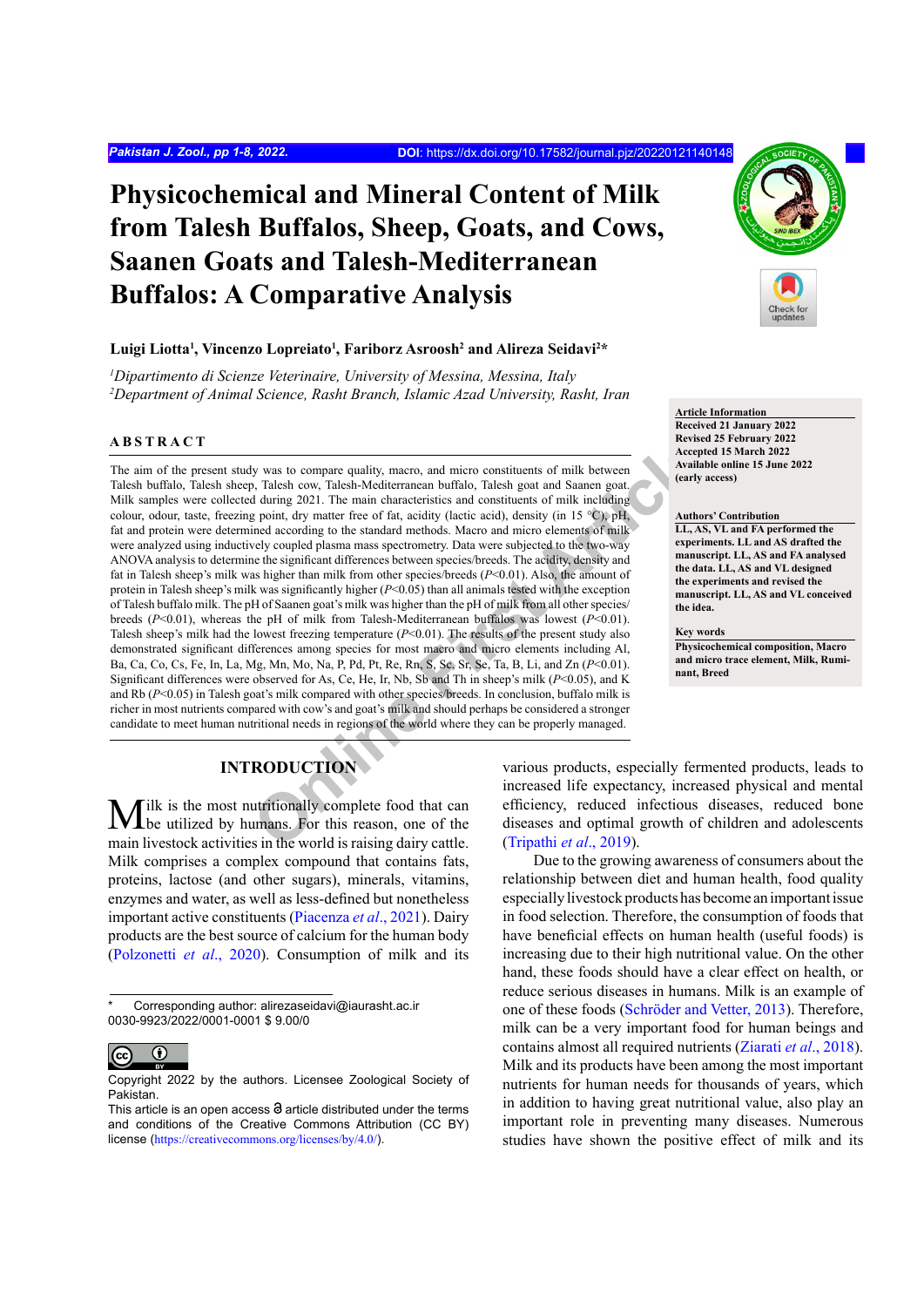L. Liotta *et al.*

products on human health and longevity [\(Ekmekcioglu,](#page-6-0) [2020\)](#page-6-0). Milk and its products are a rich source of many nutrients such as protein, calcium, phosphorus, vitamin B2 and vitamin B12, which are recommended for daily human consumption. Milk provides the calcium needed to have strong bones, the protein needed for brain growth and body tissue growth, the vitamin A needed for normal vision, and the vitamin D needed to absorb calcium ([Wimalawansa](#page-7-4) *et al*[., 2018\)](#page-7-4).

Daily consumption of milk in the household can, nonetheless, be very important to overall human health. Milk consumed by households globally, and in Iran specifically is generally provided by cows, followed by buffaloes and goats. Buffalo milk has a high nutritional value after sheep milk due to its high content of solids (fat, protein, carbohydrates, calcium, phosphorus and vitamin A). Thus, multiple aspects of nutritional value in buffalo milk increases the quality and health value of buffalo dairy products (Garau *et al*., 2021).

The total is the total is the total is the total is the total is the total is the total vidue in buffalo dairy<br>
Online and vidual in the total with the total vidual in the total of the total vidual in the total of the tota In Iran, about 89% of the total milk production of the country is obtained from cows. Sheep and goat milk provided 7 and 3% respectively with the remainder including buffalo and camel milk (Statistics Center of Iran, [2012\)](#page-7-5). Dairy processing supplies dairy producers with more cash than raw milk sales and offers better opportunities to reach local and urban markets. Milk processing also provides the opportunity to cope with seasonal fluctuations in milk supply. Converting raw milk to processed milk and other products can benefit all communities by creating offfarm jobs in milk collection, transportation, processing and marketing [\(FAO, 2019](#page-6-2)).

Approximately 150 million households worldwide produce milk. In the last three decades, world milk production has grown by more than 50%. Among lactating animals, cows have the largest share of milk production in the world with 83%, the rest of the milk production is related to buffalo, sheep, goats, and other animals [\(Adesogan and Dahl, 2020\)](#page-6-3).

The main constituents of milk are water, fat, lactose, whey proteins and minerals (ash). The composition of milk is very variable and. In addition, genetic, physiological, and nutritional factors, as well as environmental conditions, play a large role in creating these differences. Fat is the most variable component of milk, which varies even throughout the day and depends on the individual characteristics of the animals (Pietrzak-Fiećko and Kamelska-Sadowska, 2020).

Research findings indicate that mineral and trace element content in milk varies depending on species and breeds, lactation number, nutritional status, mineral supplements, geographical conditions, and environmental chemical contaminants (Park *et al*[., 2017](#page-7-6)).

Some species are targeted for milk production,

including cattle, goats, sheep, buffalo, and camels. Milk nutrients of interest are water/ solids, protein, fat, sugars, ash (minerals). Hence, our aim was to investigate breed and species differences in milk quality and mineral constituents from animals sampled from the same general location.

# **MATERIALS AND METHODS**

### *Milk samples collection*

Milk samples were collected in 2021from six species/ breeds in Talesh, Ardeh, Dinachal and Khaleh Sara summer villages of Guilan province, Iran. All herds were maintained in semi-open grazing systems with animals fed on natural pastures supplemented with concentrate/hay diets. Milk samples were stored at -18°C until prepared for analysis.

# *Milk samples analysis*

Colour, odour, taste, freezing point, dry matter free of fat, acidity (lactic acid), density (at 15°C), fat and protein were determined according to standard methods [\(AOAC,](#page-6-4) 1990). The pH was measured with a digital pH meter (microprocessor pH meter, Cyberscan, Italy 510 pH) calibrated with 4 and 8.6 buffers.

Milk samples were prepared and analyzed using inductively coupled plasma mass spectrometry (ICP-MS, 7500 Series, Agilent, Santa Clara, CA, USA) at the Aria Sharif Chemical Laboratory (Karaj, Iran). Briefly, 6 g samples of homogenous thawed milk samples were immersed in a 2:1 (v/v) mixture of 65% nitric acid (Merck, Darmstadt, Germany) at 70°C to totally dissolve the spines. The obtained solution was then mixed with distilled water in a sampling vial to a volume of 50 mL. ICP-MS was used to measure milk Ag, Al, As, B, Ba, Be, Bi, Ca, Cd, Ce, Co, Cr, Cs, Cu, Dy, Er, Eu, Fe, Ga, Gd, Ge, Hf, Hg, Ho, In, Ir, K, La, Li, Lu, Mg, Mn, Mo, Na, Nb, Nd, Ni, P, Pb, Pd, Pr, Pt, Re, Rh, Ru, Rb, S, Sb, Sc, Se, Sm, Sn, Sr, Ta, Tb, Te, Th, Ti, Tl, Tm, U, V, W, Y, Yb, Zn and Zr. A multielement standard (1094870100SKU, Merck) was used for instrument calibration every five samples. The operational conditions for the ICP-MS were optimized following the manufacturer's instructions (RF power 1,500 W, nebulizer gas flow rate 0.6 L min− 1, plasma gas flow rate 12 L min− 1, auxiliary gas flow rate 1 L min− 1, integration time 6 s).

#### *Statistical analysis*

All data were examined for normality and homogeneity of variances before running the statistical analyses and transformed if necessary. The statistical analysis was performed using the two-way ANOVA [\(Zar,](#page-7-7) [1996](#page-7-7)) based on a completely randomized design. The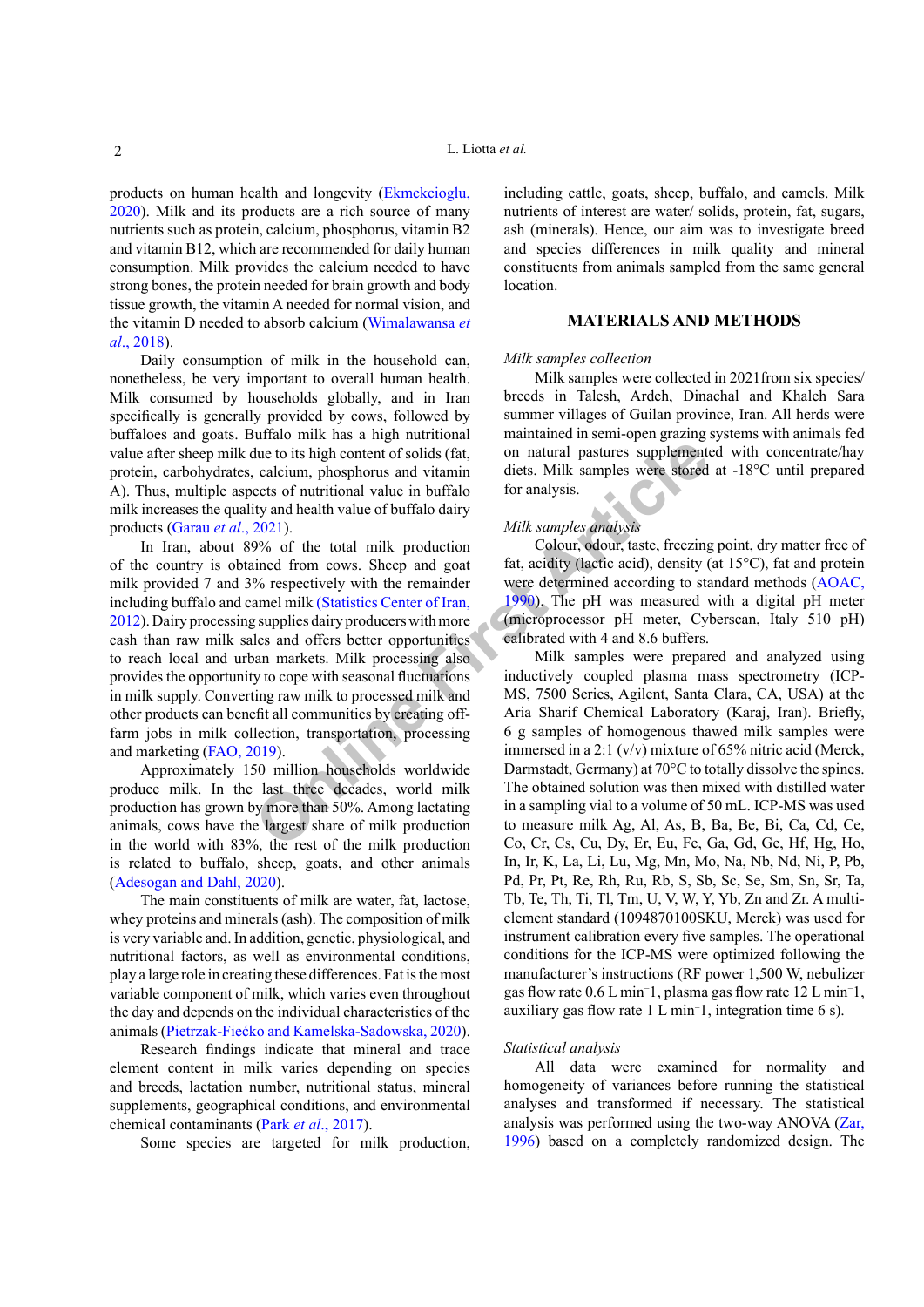statistical design was as  $X_{ij} = \mu + T_j + e_{ij}$  where  $X_{ij}$  shows number of each control in experiment, μ was total average of society that was considered zero through samples, T shows effects of each group of experimental treatment and e. shows the effect of the error. The total value of any observed treatment effects, and the average test error was the result of the whole population. All statistical analyses were performed with the [SPSS \(1996\)](#page-7-5) software package and differences of *P*<0.05 were considered significant.

# **RESULTS**

The color, odour and taste of all milk samples was normal. The results of this study are presented in [Tables](#page-2-0) [I](#page-2-0)[-IV.](#page-3-0) The percentage of defatted solids, acidity, density and fat of Talesh sheep's milk was higher than the milk of other species (*P*<0.01). The protein concentration in Talesh sheep's milk was higher than the milk from other species, except from Talesh buffalo milk (*P*<0.05). The pH of Saanen goat's milk was higher than milk from other species, whereas the pH of sheep, goat and buffalo milk samples were higher than Mediterranean buffalo milk (*P*<0.01). Talesh sheep's milk had the lowest freezing temperature (*P*<0.01).

<span id="page-2-0"></span>**Table I. Physico-chemical characteristics of first lactation milks from different ruminant species/breeds sampled in Iran (wet basis).**

| <b>Ruminants</b>                          | pН                 | Freezing                  | <b>Acidity (Lac- Density</b><br>point ( ${}^{\circ}$ C) tic acid) (%) | $(in 15^{\circ}C)$ |
|-------------------------------------------|--------------------|---------------------------|-----------------------------------------------------------------------|--------------------|
| Talesh buffalo                            | 6.78p <sup>b</sup> | $-0.59b$                  | $0.18^{bc}$                                                           | $1.03^{bc}$        |
| Talesh-Mediter- $6.13d$<br>ranean buffalo |                    | $-0.58^{ab}$              | 0.27 <sup>a</sup>                                                     | $1.03^{bc}$        |
| Talesh sheep                              | 6.69 <sup>b</sup>  | $-0.68c$                  | 0.28 <sup>a</sup>                                                     | 1.04 <sup>a</sup>  |
| Saanen goat                               | 691 <sup>a</sup>   | $-0.57$ <sup>a</sup>      | 0.15 <sup>c</sup>                                                     | 1.03 <sup>bc</sup> |
| Talesh goat                               | 671 <sup>b</sup>   | $-0.59b$                  | 0.19 <sup>b</sup>                                                     | 1.03 <sup>b</sup>  |
| talesh cow                                | 6.51c              | $-0.58^{ab}$              | $0.23^{ab}$                                                           | 1.03 <sup>c</sup>  |
| <b>SEM</b>                                | 0.23               | 0.003                     | 0.013                                                                 | 0.000              |
| P-value                                   |                    | $\leq 0.0001 \leq 0.0001$ | < 0.0001                                                              | < 0.0001           |

Means within a column with different letters are different (*P<*0.05).

This study showed that there were significant differences in macro and micro elements of milk from the different species. Sheep milk had the highest content of the elements Al, Ba, Ca, Co, Fe, In, La, Mg, Mn, Mo, Na, P, Pd, Pt, S, Sc, Sr and Ta (*P*<0.01). However, Saanen goat milk had the highest level of B, Li and Re and Talesh buffalo milk had the highest level of Cs, Se and Zn (*P*<0.01). **Table II. Milk nutrient composition in different species/**

**breeds of ruminants sampled in Iran (wet basis).**

| <b>Ruminants</b>                                                        | Dry matter free<br>of fat $(\% )$ | Fat<br>(%)          | <b>Protein</b><br>(%) |  |  |  |  |  |
|-------------------------------------------------------------------------|-----------------------------------|---------------------|-----------------------|--|--|--|--|--|
| Talesh buffalo                                                          | 919 <sup>b</sup>                  | 5.8 <sup>b</sup>    | 4.6 <sup>a</sup>      |  |  |  |  |  |
| Talesh-Mediterranean<br>buffalo                                         | 8.91c                             | 5.27c               | 3.20 <sup>b</sup>     |  |  |  |  |  |
| Talesh sheep                                                            | $12.80^a$                         | 9.77 <sup>a</sup>   | 4.60 <sup>a</sup>     |  |  |  |  |  |
| Saanen goat                                                             | 8.68 <sup>d</sup>                 | $3.57$ <sup>f</sup> | $4.17^{ab}$           |  |  |  |  |  |
| Talesh goat                                                             | 9.00 <sub>pc</sub>                | 4.63 <sup>d</sup>   | 3.80 <sup>ab</sup>    |  |  |  |  |  |
| Talesh cow                                                              | 8.92c                             | 4.07e               | 3.33 <sup>ab</sup>    |  |  |  |  |  |
| <b>SEM</b>                                                              | 0.047                             | 0.033               | 0.286                 |  |  |  |  |  |
| P-value                                                                 | < 0.0001                          | < 0.0001            | 0.014                 |  |  |  |  |  |
| Means within a column with different letters are different $(P<0.05)$ . |                                   |                     |                       |  |  |  |  |  |

From the minimum of the minimum of the same than the minimum of the same of defatted solids, acidity, density<br>
(1). The protein concentration in Finally, a significant different lett<br>
(1). The protein concentration in Fina Finally, a significant difference was observed in macro and micro elements of sheep milk As, Ce, He, Ir, Nb, Sb and Th (*P*<0.05). Although Talesh goat milk had the highest level in terms of element K, but with the amount of K milk of Talesh sheep, cows and buffaloes and Saanen goat was in the same level and there was a significant difference with the amount of K milk of Mediterranean buffalo (*P*<0.05). Also, Talesh goat milk had the highest amount of Rb trace element, but with Rb value of Talesh cow and buffalo milk, Mediterranean buffalo and Saanen goat were on a statistical level and there was a statistically significant difference with Rb value of sheep milk.

# **DISCUSSION**

Buffalo milk has many advantages in terms of nutritional quality and chemical composition and is characterized by the content of fat, total solids, proteins, caseins, lactose and ash compared to cow's milk ([Bekere](#page-6-5) and Husen, 2020). In fact, various factors such as species, breed, nutritional system, lactation stage and season affect the chemical composition and nutritional qualities [\(Ahmad](#page-6-4) *et al*., 2013). However, cow's milk has long been considered a very nutritious and valuable food for humans and is consumed in millions of dairy products [\(Mahmoud](#page-7-8) [and Sumayra, 2010](#page-7-8)).

[Salman](#page-7-9) *et al*. (2014) examined the difference between cow's milk and buffalo milk in a study. The researchers said that the protein content of buffalo milk was significantly higher than cow's milk. The protein content of Talesh buffalo milk and Talesh cow's milk observed in the present study was consistent with the findings of [Salman](#page-7-9) *et al*[. \(2014\)](#page-7-9). [Mahmoud and Sumayra \(2010\)](#page-7-8) reported more protein in buffalo milk than in cow's milk. However, the results reported by Enb *et al*[. \(2009\)](#page-6-6) did not support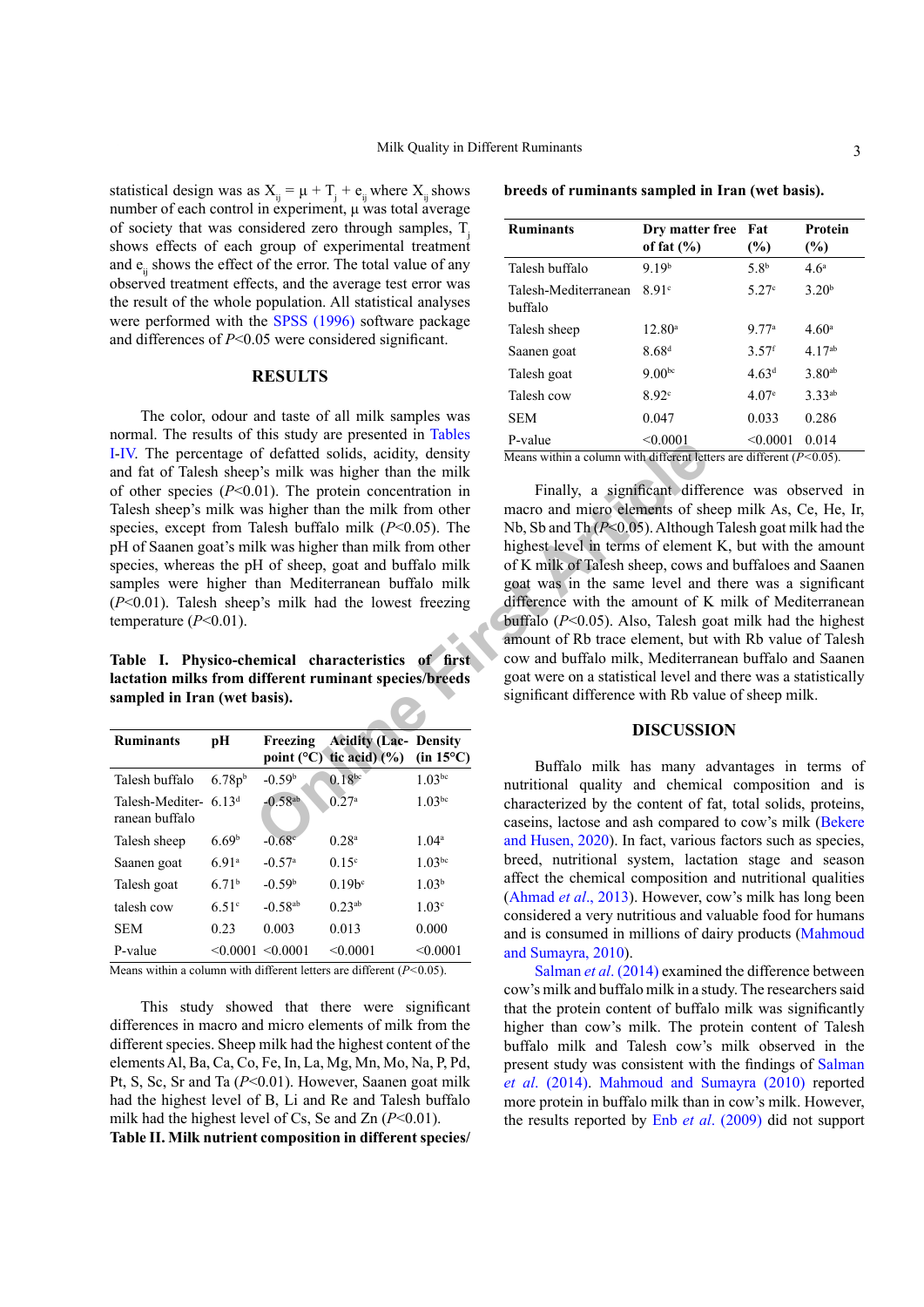|         | Table III. Milk macro-mineral (ppm) composition in different species/breeds of ruminants sampled in Iran (wet |  |  |  |  |
|---------|---------------------------------------------------------------------------------------------------------------|--|--|--|--|
| basis). |                                                                                                               |  |  |  |  |

| Macro-min-<br>erals (ppm) | <b>Talesh</b><br>buffalo | Talesh-Mediterranean<br>buffalo | Talesh sheep        | Saanen goat          | Talesh goat            | talesh cow             | SEM   | <b>P-value</b> |
|---------------------------|--------------------------|---------------------------------|---------------------|----------------------|------------------------|------------------------|-------|----------------|
| Ca                        | $1041.56^{\circ}$        | 744.24 <sup>bc</sup>            | $1541.25^a$         | 518.18 <sup>c</sup>  | 1003.48 <sup>b</sup>   | 684.87 <sup>bc</sup>   | 96.35 | < 0.0001       |
| P                         | $503.65^{bc}$            | $408.68$ <sup>cd</sup>          | 879.26 <sup>a</sup> | 360.11 <sup>d</sup>  | 602.43 <sup>b</sup>    | $443.42$ <sup>cd</sup> | 24.44 | < 0.0001       |
| Na                        | 289.50 <sup>b</sup>      | 284.96 <sup>bc</sup>            | $475.23^a$          | 226.62 <sup>d</sup>  | $233.30$ <sup>cd</sup> | 188.87 <sup>d</sup>    | 11.69 | < 0.0001       |
| K                         | $776.20^{ab}$            | 549.43 <sup>b</sup>             | $746.10^{ab}$       | 852.55 <sup>ab</sup> | 1090.10 <sup>a</sup>   | $762.99$ <sup>ab</sup> | 87.90 | 0.023          |
| Mg                        | 93.84 <sup>ab</sup>      | 55.68 <sup>b</sup>              | 139.91 <sup>a</sup> | 68.10 <sup>b</sup>   | 84.45 <sup>b</sup>     | 56.73 <sup>b</sup>     | 10.24 | 0.001          |
| S                         | 257.14 <sup>b</sup>      | 164.59 <sup>b</sup>             | 472.37 <sup>a</sup> | 135.69 <sup>b</sup>  | $227.56^{\rm b}$       | 154.67 <sup>b</sup>    | 27.62 | < 0.0001       |

Means within a row with different letters are different (*P<*0.05).

**Table IV. Milk trace mineral composition in different species/breeds of ruminants sampled in Iran (wet basis).**

<span id="page-3-0"></span>

|                                      |                      | Table IV. Milk trace mineral composition in different species/breeds of ruminants sampled in Iran (wet basis). |                       |                       |                       |                                   |                  |              |
|--------------------------------------|----------------------|----------------------------------------------------------------------------------------------------------------|-----------------------|-----------------------|-----------------------|-----------------------------------|------------------|--------------|
| <b>Trace mineral Talesh</b><br>(ppb) | buffalo              | Talesh-Mediterranean Talesh sheep<br>buffalo                                                                   |                       | <b>Saanen</b><br>goat |                       | <b>Talesh goat Talesh cow SEM</b> |                  | P-value      |
| Cu                                   | $97.88$ <sup>a</sup> | $172.10^a$                                                                                                     | 30.49a                | $71.11^{a}$           | 47.63 <sup>a</sup>    | $56.32^{a}$                       | 68.60            | 0.736        |
| Fe                                   | 921.67 <sup>b</sup>  | 890.00 <sup>b</sup>                                                                                            | 1350.00 <sup>a</sup>  | 930.00 <sup>b</sup>   | 820.00 <sup>b</sup>   | 890.00 <sup>b</sup>               | 73.34            | 0.003        |
| Mn                                   | 66.47 <sup>b</sup>   | 67.03 <sup>b</sup>                                                                                             | 89.67 <sup>a</sup>    | 54.38bc               | 62.96 <sup>b</sup>    | 40.89c                            | 4.54             | < 0.0001     |
| ${\rm Pb}$                           | $6.42^{\rm a}$       | $17.50^{\circ}$                                                                                                | 8.65 <sup>a</sup>     | 11.25 <sup>a</sup>    | $12.52^a$             | 7.56 <sup>a</sup>                 | 4.19             | 0.492        |
| Zn                                   | 4029.01 <sup>a</sup> | 2300.89ab                                                                                                      | 3149.64 <sup>ab</sup> | 813.44 <sup>b</sup>   | 2706.16 <sup>ab</sup> | 2422.64 <sup>ab</sup>             | 422.36           | 0.004        |
| Se                                   | 247.88 <sup>a</sup>  | 44.03 <sup>c</sup>                                                                                             | 54.01 <sup>bc</sup>   | 18.65c                | 27.33c                | 241.86 <sup>ab</sup>              | 40.51            | 0.003        |
| Ag                                   | 0.61 <sup>a</sup>    | $1.39^{a}$                                                                                                     | $10.00^{\circ}$       | 5.74a                 | 6.79a                 | $1.59^{a}$                        | 3.22             | 0.307        |
| Al                                   | 204.86 <sup>b</sup>  | 300.37ab                                                                                                       | 440.73ª               | $302.63^{ab}$         | 260.78 <sup>b</sup>   | 253.33 <sup>b</sup>               | 34.31            | 0.007        |
| As                                   | $3.93^{ab}$          | $1.06^{\rm b}$                                                                                                 | $11.49^a$             | $2.89$ <sup>ab</sup>  | 2.78 <sup>ab</sup>    | 0.92 <sup>b</sup>                 | 1.92             | 0.02         |
| $\, {\bf B}$                         | 410.33c              | 390.00°                                                                                                        | 590.00 <sup>b</sup>   | 680.00 <sup>a</sup>   | 510.00 <sup>b</sup>   | 410.00°                           | 17.71            | < 0.0001     |
| Ba                                   | $260.67^{ab}$        | 100.00 <sup>b</sup>                                                                                            | 430.00 <sup>a</sup>   | 90.00 <sup>b</sup>    | $240.00^{ab}$         | 110.00 <sup>b</sup>               | 51.91            | 0.004        |
| Be                                   | 0.36 <sup>a</sup>    | $0.10^{a}$                                                                                                     | 0.10 <sup>a</sup>     | 0.07 <sup>a</sup>     | 0.10 <sup>a</sup>     | 0.29a                             | 0.107            | 0.306        |
| Bi                                   | $0.58$ <sup>a</sup>  | $1.83^{a}$                                                                                                     | $2.71^{a}$            | $1.11^{a}$            | $0.82^{\rm a}$        | $0.53^{a}$                        | 0.66             | 0.211        |
| Cd                                   | 0.221                | $0.199$ <sup>a</sup>                                                                                           | 0.29a                 | $0.18^{\rm a}$        | $0.11^{a}$            | 0.18 <sup>a</sup>                 | 0.06             | 0.37         |
| $\rm{Ce}$                            | 0.10 <sup>b</sup>    | $0.23^{b}$                                                                                                     | $0.82^{\rm a}$        | 0.46 <sup>ab</sup>    | 0.17 <sup>b</sup>     | $0.24^{\rm b}$                    | 0.12             | 0.012        |
| Co                                   | 0.88 <sup>b</sup>    | $0.83^{b}$                                                                                                     | $2.43^a$              | 0.68 <sup>b</sup>     | $1.53^{ab}$           | 0.83 <sup>b</sup>                 | 0.28             | 0.005        |
| Cr                                   | $10.44^a$            | 3.97a                                                                                                          | 6.37a                 | 5.51 <sup>a</sup>     | $5.53^{a}$            | 4.22 <sup>a</sup>                 | 3.17             | 0.737        |
| Cs                                   | 1.46a                | $0.61^{\rm ab}$                                                                                                | 0.49 <sup>ab</sup>    | 0.31 <sup>c</sup>     | $0.74^{\rm b}$        | $0.38^{ab}$                       | 0.09             | < 0.0001     |
| Dy                                   | 0.10 <sup>a</sup>    | $0.08^{\rm a}$                                                                                                 | $0.14^{a}$            | $0.099$ <sup>a</sup>  | 0.07 <sup>a</sup>     | 0.09 <sup>a</sup>                 | 0.02             | 0.163        |
| $\mathop{\rm Er}\nolimits$           | $0.10^{\rm a}$       | 0.10 <sup>a</sup>                                                                                              | $0.08^{\rm a}$        | 0.09 <sup>a</sup>     | 0.10 <sup>a</sup>     | 0.09 <sup>a</sup>                 | $0.01\,$         | 0.761        |
| Eu                                   | 0.10 <sup>a</sup>    | 0.10 <sup>a</sup>                                                                                              | $0.11^{a}$            | 0.09 <sup>a</sup>     | 0.10 <sup>a</sup>     | 0.09 <sup>a</sup>                 | $0.01\,$         | 0.954        |
| Ga                                   | $0.10^{\rm a}$       | 0.10 <sup>a</sup>                                                                                              | $0.10^{\rm a}$        | $0.10^{\rm a}$        | $0.10^{\rm a}$        | $0.10^{\rm a}$                    | $\boldsymbol{0}$ | $\mathbf{1}$ |
| Gd                                   | 0.09 <sup>a</sup>    | 0.09 <sup>a</sup>                                                                                              | $0.13^{a}$            | $0.11^{a}$            | 0.09 <sup>a</sup>     | $0.08^{\rm a}$                    | 0.02             | 0.608        |
| Ge                                   | 0.10 <sup>a</sup>    | 0.10 <sup>a</sup>                                                                                              | 0.10 <sup>a</sup>     | 0.10 <sup>a</sup>     | $0.10^{\rm a}$        | 0.10 <sup>a</sup>                 | $\boldsymbol{0}$ | $\mathbf{1}$ |
| $\rm Hf$                             | 0.19 <sup>a</sup>    | 0.17 <sup>a</sup>                                                                                              | 1.37 <sup>a</sup>     | $0.30$ <sup>a</sup>   | $0.27^{\rm a}$        | 0.16 <sup>a</sup>                 | 0.27             | 0.049        |
| Hg                                   | $9.18^{\rm a}$       | 6.05 <sup>a</sup>                                                                                              | $15.96^{\circ}$       | 9.26 <sup>a</sup>     | $13.46^a$             | 5.74a                             | 3.14             | 0.215        |
| Ho                                   | $0.10^{\rm a}$       | 0.10 <sup>a</sup>                                                                                              | 0.10 <sup>a</sup>     | $0.10^{\rm a}$        | $0.10^{\rm a}$        | $0.10^{\rm a}$                    | $\boldsymbol{0}$ | $\mathbf{1}$ |

*Table continueS on next page...................*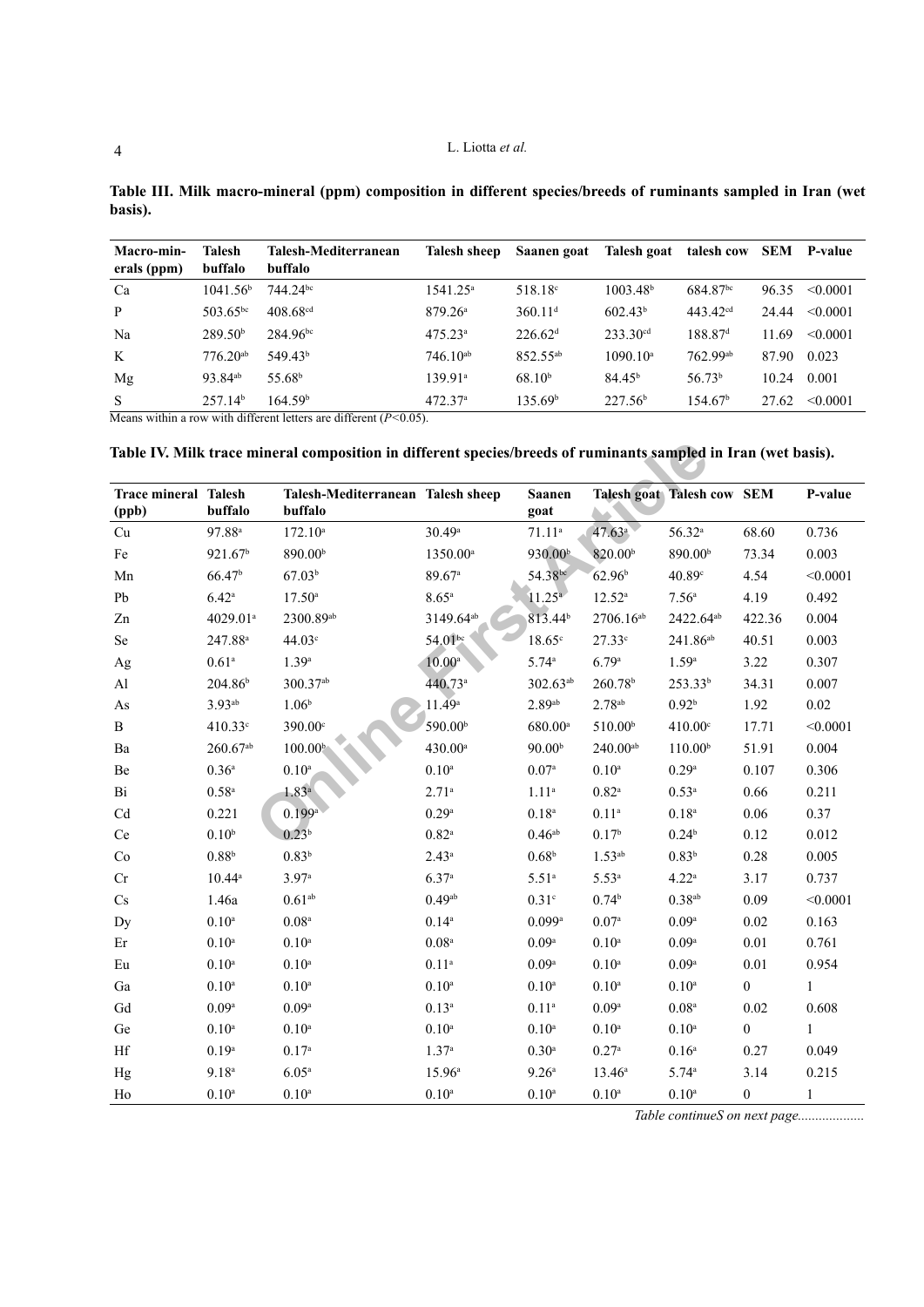| <b>Trace mineral Talesh</b><br>(ppb) | buffalo              | Talesh-Mediterranean Talesh sheep<br>buffalo                                         |                     | <b>Saanen</b><br>goat |                     | Talesh goat Talesh cow SEM |                  | P-value      |
|--------------------------------------|----------------------|--------------------------------------------------------------------------------------|---------------------|-----------------------|---------------------|----------------------------|------------------|--------------|
| In                                   | 0.10 <sup>b</sup>    | $0.08^{\rm b}$                                                                       | $0.43^{\rm a}$      | 0.17 <sup>b</sup>     | $0.13^{b}$          | $0.13^{b}$                 | 0.05             | 0.002        |
| Ir                                   | 0.51 <sup>b</sup>    | $0.73$ <sup>ab</sup>                                                                 | $1.65^{\rm a}$      | $0.999$ <sup>ab</sup> | $0.55^{\rm ab}$     | $0.63^{ab}$                | 0.24             | 0.041        |
| La                                   | $0.10^{\circ}$       | $0.14^{\circ}$                                                                       | $0.73^{\rm a}$      | $0.53^{ab}$           | $0.19^{bc}$         | $0.15^{bc}$                | 0.08             | < 0.0001     |
| $\rm Li$                             | $6.73^{ab}$          | 1.67 <sup>b</sup>                                                                    | $0.10^{\rm b}$      | $20.82^\mathrm{a}$    | $0.10^{\rm b}$      | $1.134^{b}$                | 3.26             | 0.005        |
| Lu                                   | $0.10^{\rm a}$       | $0.10^{\rm a}$                                                                       | $0.10^{\rm a}$      | $0.10^a$              | $0.10^{\rm a}$      | $0.10^{\rm a}$             | $\boldsymbol{0}$ | $\mathbf{1}$ |
| $\rm Mo$                             | 27.75bc              | 34.59 <sup>b</sup>                                                                   | 58.16 <sup>a</sup>  | 11.96 <sup>cd</sup>   | 6.87 <sup>d</sup>   | $28.26^{bc}$               | 3.74             | < 0.0001     |
| ${\rm Nb}$                           | $2.48^{ab}$          | 1.52 <sup>b</sup>                                                                    | $16.08a$            | $3.05^{ab}$           | $2.52^{ab}$         | $1.76^{\rm b}$             | $\overline{3}$   | 0.033        |
| $\rm Nd$                             | $0.16^{\rm a}$       | $0.23$ <sup>a</sup>                                                                  | $0.55^{\rm a}$      | $0.30^{\rm a}$        | $0.29^{\rm a}$      | $0.23$ <sup>a</sup>        | $\mathbf{1}$     | 0.188        |
| Ni                                   | 9.78 <sup>a</sup>    | $1.45^{\rm a}$                                                                       | 24.27a              | 7.86 <sup>a</sup>     | $36.15^a$           | $1.14^{a}$                 | 9.64             | 0.137        |
| $\mathop{\mathrm{Pd}}$               | 0.09 <sup>b</sup>    | 0.10 <sup>b</sup>                                                                    | 0.39 <sup>a</sup>   | $0.14^{b}$            | 0.11 <sup>b</sup>   | $0.07^{\rm b}$             | 0.04             | 0.002        |
| Pr                                   | $0.14$ <sup>a</sup>  | $0.14$ <sup>a</sup>                                                                  | $0.23$ <sup>a</sup> | 0.19 <sup>a</sup>     | $0.11^{\rm a}$      | 0.17 <sup>a</sup>          | 0.02             | 0.115        |
| $\rm Pt$                             | 0.10 <sup>b</sup>    | 0.10 <sup>b</sup>                                                                    | $0.54$ <sup>a</sup> | 0.24 <sup>b</sup>     | 0.14 <sup>b</sup>   | 0.100 <sup>b</sup>         | 0.06             | 0.001        |
| $\rm Re$                             | $0.14^{\circ}$       | $0.10^{\circ}$                                                                       | $0.55^{\rm b}$      | 1.05 <sup>a</sup>     | 0.10 <sup>c</sup>   | $0.10^{\circ}$             | 0.03             | < 0.0001     |
| $\rm Rh$                             | 0.09 <sup>b</sup>    | $0.08^{\rm b}$                                                                       | $0.33^{a}$          | 0.20 <sup>ab</sup>    | 0.14 <sup>b</sup>   | $0.11^{b}$                 | 0.03             | 0.001        |
| $\rm Ru$                             | $0.10^{\rm a}$       | $0.12^{\rm a}$                                                                       | 0.09 <sup>a</sup>   | 0.09a                 | 0.09 <sup>a</sup>   | $0.10^{\rm a}$             | $0.01\,$         | 0.422        |
| Rb                                   | 737.77 <sup>ab</sup> | 596.02 <sup>ab</sup>                                                                 | 274.37 <sup>b</sup> | 519.48 <sup>ab</sup>  | 961.69 <sup>a</sup> | 422.08 <sup>ab</sup>       | 121.25           | 0.023        |
| ${\rm Sb}$                           | $0.74$ <sup>ab</sup> | 0.61 <sup>b</sup>                                                                    | $1.19^{\rm a}$      | 0.79a                 | $0.73^{ab}$         | 0.63 <sup>b</sup>          | 0.09             | 0.012        |
| $\rm Sc$                             | 4.98 <sup>b</sup>    | $4.34^{bc}$                                                                          | 6.63a               | $3.34^\circ$          | 5.00 <sup>b</sup>   | $4.35^{bc}$                | 0.23             | < 0.0001     |
| $\rm Sm$                             | 0.09 <sup>a</sup>    | $0.10^{\rm a}$                                                                       | $0.18^{a}$          | $0.15^{\rm a}$        | $0.09^{\rm a}$      | $0.13^{a}$                 | 0.03             | 0.23         |
| $\rm Sn$                             | $27.38^{a}$          | 4.79a                                                                                | $18.04^{\circ}$     | 6.98a                 | 8.03 <sup>a</sup>   | $5.84^{\rm a}$             | 8.91             | 0.45         |
| Sr                                   | 290.40 <sup>c</sup>  | 570.00bc                                                                             | 990.00 <sup>a</sup> | 640.00 <sup>b</sup>   | $480.00^{bc}$       | 300.00°                    | 64.14            | < 0.0001     |
| Ta                                   | $6.88^{b}$           | $4.38^{\rm b}$                                                                       | $24.560^{\rm a}$    | $6.16^{b}$            | $5.64^{b}$          | 4.17 <sup>b</sup>          | 3.40             | 0.008        |
| Tb                                   | $0.10^{\rm a}$       | $0.10^{\rm a}$                                                                       | $0.09^{\rm a}$      | 0.10 <sup>a</sup>     | $0.10^{\rm a}$      | $0.10^{\rm a}$             | 0.00             | 0.458        |
| Te                                   | $0.10^{\rm a}$       | $0.10^{\rm a}$                                                                       | $0.10^{\rm a}$      | 0.10 <sup>a</sup>     | $0.10^{\rm a}$      | $0.10^{\rm a}$             | $\boldsymbol{0}$ | $\mathbf{1}$ |
| ${\rm Th}$                           | $1.76^{\rm b}$       | $1.75^{b}$                                                                           | $5.21$ <sup>a</sup> | 2.28 <sup>b</sup>     | $2.13^{b}$          | $1.75^{b}$                 | 0.61             | 0.011        |
| $\rm Ti$                             | $0.10^{\rm a}$       | 0.10 <sup>a</sup>                                                                    | 0.10 <sup>a</sup>   | 0.10 <sup>a</sup>     | $0.10^{\rm a}$      | 0.10 <sup>a</sup>          | $\boldsymbol{0}$ | $\,1\,$      |
| T1                                   | $0.10^{\rm a}$       | $0.10^{a}$                                                                           | $0.10^{\rm a}$      | 0.10 <sup>a</sup>     | $0.10^{\rm a}$      | $0.10^{\rm a}$             | $\boldsymbol{0}$ | $\mathbf{1}$ |
| Tm                                   | $0.10^{\rm a}$       | 0.10 <sup>a</sup>                                                                    | 0.10 <sup>a</sup>   | $0.10^{a}$            | $0.10^{\rm a}$      | $0.10^{\rm a}$             | $\boldsymbol{0}$ | $\mathbf{1}$ |
| U                                    | $1.42^{\rm a}$       | $1.25^a$                                                                             | $1.24^{\rm a}$      | $1.33^{a}$            | $1.18^{\rm a}$      | $1.43^a$                   | 0.08             | 0.188        |
| $\mathbf V$                          | $0.10^{\rm a}$       | $0.10^{\rm a}$                                                                       | 0.10 <sup>a</sup>   | 0.10 <sup>a</sup>     | $0.10^{\rm a}$      | $0.10^{\rm a}$             | $\boldsymbol{0}$ | $\mathbf{1}$ |
| W                                    | 5.26 <sup>a</sup>    | 2.07 <sup>a</sup>                                                                    | 8.23a               | $2.92^{\rm a}$        | 2.39a               | $2.58^{\rm a}$             | 1.89             | 0.231        |
| $\mathbf Y$                          | $0.10^{\rm a}$       | $0.10^{\rm a}$                                                                       | $0.10^{\rm a}$      | $0.10^{\rm a}$        | $0.10^{\rm a}$      | $0.10^{\rm a}$             | $\boldsymbol{0}$ | $\mathbf{1}$ |
| Yb                                   | $0.10^{\rm a}$       | $0.10^{\rm a}$                                                                       | $0.10^{\rm a}$      | $0.10^{\rm a}$        | $0.10^{\rm a}$      | $0.10^{\rm a}$             | $\boldsymbol{0}$ | $\mathbf{1}$ |
| Zr                                   | $3.53^{a}$           | $2.22^{\rm a}$<br>Means within a row with different letters are different $(P<0.05)$ | 3.29a               | $2.30^{\circ}$        | 2.17 <sup>a</sup>   | $2.34^a$                   | 0.90             | 0.467        |

Means within a row with different letters are different (*P<*0.05).

the present findings and found less protein in buffalo and cow's milk. The higher protein content of buffalo milk than cow's milk may be due to the concentration of both casein and whey proteins, which has been reported to be higher in buffalo milk than in cow's milk ([Sindhu, 1998](#page-7-10)). In general, species diversity in milk protein content may be due to changes in the genetic composition of the animal [\(Walstra](#page-7-11) *et al*., 2006). In fact, it can be said that animals that grow faster (according to their size) need milk with more protein, because it provides the necessary materials for the growth of muscle tissue (Park *et al*[., 2017\)](#page-7-6).

Milk is almost an ideal food with high nutritional value. It contains proteins for body growth, minerals that make up bone and lactose and fat for energy. In addition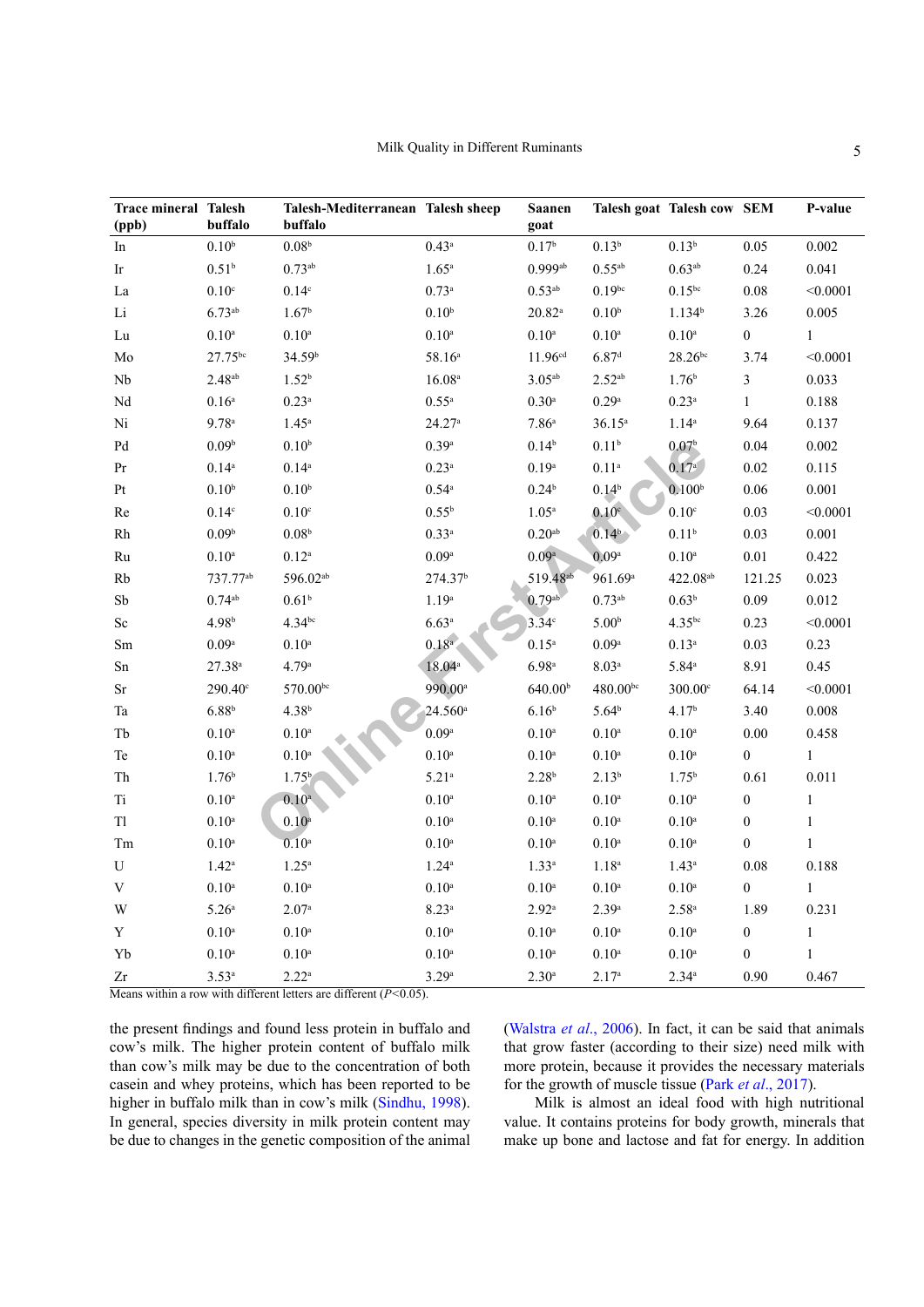to providing essential fatty acids, it contains nutrients in a digestible and absorbable form. Recently, the use of colostrum and adult milk derived from various mammals in human nutrition has become increasingly popular. This is mainly due to hypocholesterolemic function, better bioavailability, therapeutic properties (used in gastrointestinal disorders) and no allergies after consuming milk. Milk fat is also one of the few food sources of butyric acid and a strong inhibitor of cancer cell proliferation [\(Salman](#page-7-9) *et al*., 2014). The mineral composition of cow's milk is 0.73 mg/l ([Flynn, 1992](#page-6-7)), of which manganese is 2.89 ([Belewu and Aiyegbusi, 2002\)](#page-6-8), molybdenum is 0.05 (Park *et al*[., 2017\)](#page-7-6), iron is 0.81 [\(Anderson. 1992](#page-6-9)). Copper was 0.03 μmol/L (Licata *et al*[., 2004](#page-6-10)), calcium was 0.58% [\(Hurley, 1997](#page-6-11)), and magnesium was 87 μg/ml (Fransson and Linnerdal, 1993) as 87 μg/ml (Fransson and Linnerdal, 1993).

The average lactose content in buffalo milk was relatively higher than cow's milk. Similar findings have been reported by Park *et al*. (2017), who found a higher percentage of lactose in buffalo milk than in cow's milk. The present observations are consistent with the findings of [Mahmoud and Sumayra \(2010\)](#page-7-8), who found a similar trend for lactose content in buffalo and cow's milk. However, the results of Bzoska *et al*. (2011) do not support the findings of the present study, which did not show a comparable difference between the lactose concentrations of buffalo and bovine milk. In addition, the results of the present study are not in agreement with the findings of [Myburgh](#page-7-12) *et al*. (2012).

The use of milk and dairy products in any local area mainly follows economic factors and climatic conditions, food habits, peoples' food tastes and the level of technology. The biological value of the proteins in milk is equal to the percentage of nitrogen absorbed, which is maintained in the body to ensure growth and survival. Milk protein contains 80% casein, 20% soluble protein. The milk composition varies not only from one species to another but also in different breeds, while environmental factors (age, season, nutrition, health, and lactation (stage and parity) in turn cause changes in milk composition [\(Getaneh](#page-6-13) *et al*., 2016).

Buffalo milk has  $\sim$ 5% less water than cow's milk, thus its dry matter, protein, fat and carbohydrates are correspondingly higher than cow's milk ([Foroutan](#page-6-14) *et al*., [2019\)](#page-6-14). The main factor in determining the energy of milk is primarily its fat content. Buffalo milk contains 97 kcal and cow's milk has 60 kcal per 100 ml. Contrary to the misconceptions and opinions of a group of people, no credible scientific source has so far banned or restricted the consumption of buffalo milk.

Sheep and buffalo milk were higher in quality

compared with goat, and cow's milk. We suggest that a larger emphasis on sheep and buffalo milk may result in human health benefits. In general, the amount of solids in buffalo milk is about 5% more than cow's milk, which is consistent with the results of this study, so that after Talesh sheep, the amounts of lean solids, fat and protein in Talesh buffalo milk had the highest average.

The total amount of minerals in buffalo milk is more than cow's milk. On average, buffalo milk contains higher percentages of calcium, phosphorus, potassium, sodium, magnesium, manganese, iron and copper than cow's milk (Singh *et al*[., 2019\)](#page-7-10) which was consistent with the results of the present study. However, it has been previously reported a lower amount of zinc in buffalo milk compared with cow's milk, resulting in contrast with the results of the present study, so that the amount of zinc had the highest level among the milk of other species.

agnesium was 87 µg/ml (Franson with cow's milk, resulting in c<br>
87 µg/ml (Franson and Linnerdal, of the present study, so that the<br>
highest level among the milk of<br>
cow's milk. Similar findings have<br> *et al.* (2017), who The worldwide production of goat's milk is the third highest after cow and buffalo. A female goat of high-breed breeds gives an average of 3.8 liters of milk per day. Goat's milk is similar to cow's milk but differs from buffalo (and sheep) milk in taste, composition, type and amount of nutrients. Goat's milk fat particles are smaller in size as well as quantity compared with buffalo milk, so goat's milk is easier to digest and is better for children, the elderly and those with digestive disorders (Panta *et al*[., 2021](#page-7-13)). Perhaps one of the best benefits of goat's milk is that people who do not tolerate cow's milk can consume goat's milk with fewer problems (Verruck *et al*., 2019). Some anti-inflammatory compounds (such as polysaccharides) in goat's milk make it easier to digest. In general, buffalo milk solids are about 4% higher than in goat's milk, and buffalo milk is richer in protein, carbohydrates and especially fat than goat's milk. The amount of energy in 100 ml of buffalo milk is 97 kcal, but this amount is 69 kcal in goat milk. Although the total amount of minerals in buffalo milk is less than in goat's milk, the concentrations of Ca, Na, Mn and Cu in Iranian cow's and goat's milk is quite similar. Furthermore, the reported higher concentrations of P, Mg and Fe, and lower K and Zn in buffalo milk compared with goat's milk ([Chen](#page-6-15) *et al*[., 2020](#page-6-15)) is confirmed from Iranian animals raised in the same environment in this study. So, buffalo milk is richer in most nutrients compared with cow's milk and goat's milk and should perhaps be considered a stronger candidate for improving health status or meeting human nutritional needs in regions of the world where they can be properly managed.

# **CONCLUSION**

Buffalo milk is richer than cow's and goat's milk in terms of total solids, fat, protein, carbohydrates, calculated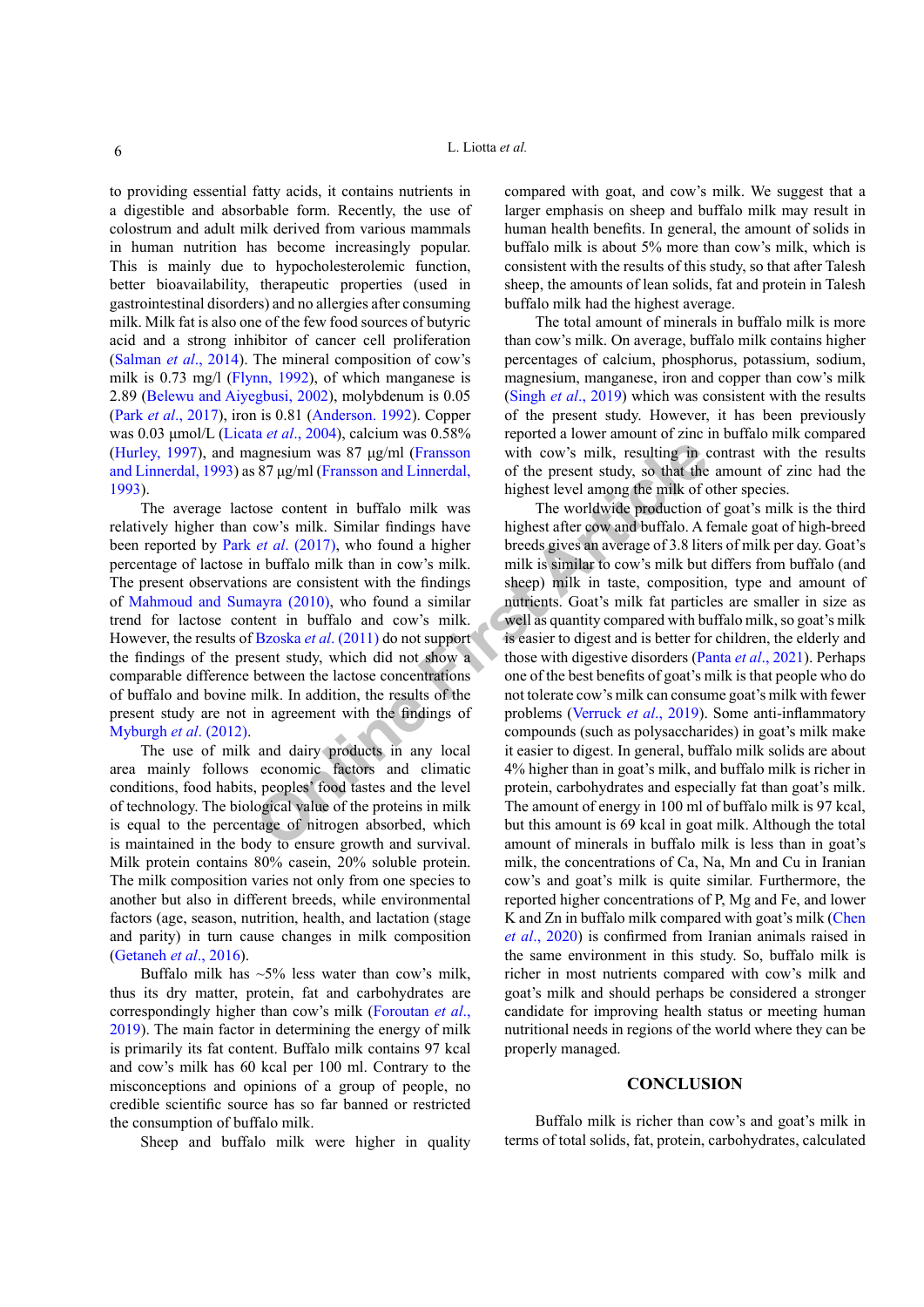energy, Ca, P, Na, Mg and Fe. Goat's milk is also richer in potassium than bovid or sheep's milk, even among the herds sampled from the same environments in Iran.

# **ACKNOWLEDGEMENTS**

Financial support by the Rasht Branch, Islamic Azad University, grant number [17.16.1.462] is gratefully acknowledged. The research study proposed was conducted under the grant of the RSF No. 21-16-00025, SSI NIIMMP.

# *Data availability statement*

The data that support the findings of this study are available on request from the corresponding author.

#### *Statement of conflict of interest*

The authors have declared no conflict of interest.

# **REFERENCES**

- <span id="page-6-4"></span><span id="page-6-3"></span>Adesogan, A.T., and Dahl, G.E., 2020. Milk symposium introduction: Dairy production in developing countries. *J. Dairy Sci*., **103**: 9677-9680. https:// [doi.org/10.3168/jds.2020-18313](https://doi.org/10.3168/jds.2020-18313)
- Find the co[r](https://doi.org/10.3168/jds.2020-18313)responding author.<br>
Find the corresponding author.<br>
Sub, A., Abou Donia, M.A.,<br>
Arab, A.A.K. and El-Senai<br>
declared no conflict of interest.<br>
The A., Abou Donia, M.A.,<br>
Arab, A.A.K. and El-Senai<br>
composition of Ahmad, S., Anjum, F.M., Huma, N., Sameen, A. and Zahoor, T., 2013. Composition and physicochemical characteristics of buffalo milk with particular emphasis on lipids, proteins, minerals, enzymes and vitamins. *J. Anim. Pl. Sci.,* **23**(Suppl 1): 62-74.
- <span id="page-6-9"></span>Anderson, R.R., 1992. Comparison of trace elements in milk of four species. *J. Dairy Sci*., **75**: 3050–3055. [https://doi.org/10.3168/jds.S0022-0302\(92\)78068-](https://doi.org/10.3168/jds.S0022-0302(92)78068-0) [0](https://doi.org/10.3168/jds.S0022-0302(92)78068-0)
- Andrieu, S., 2008. Is there a role for organic trace element supplements in transition cow health? *Vet. J*., **176**: 77-83. Available at: [https://www.](https://www.intechopen.com/online-first/76625) [intechopen.com/online-first/76625](https://www.intechopen.com/online-first/76625), [https://doi.](https://doi.org/10.1016/j.tvjl.2007.12.022) [org/10.1016/j.tvjl.2007.12.022](https://doi.org/10.1016/j.tvjl.2007.12.022)
- AOAC. 1990. *Official Methods of Analysis,* 15th edn. Association of Official Analytical Chemists, Washington, DC.
- <span id="page-6-5"></span>Bekere, H., and Husen, M., 2020. Review on the composition of milk of different farm animal. *Am. J. Pure appl. Biosci.,* Available at SSRN: [https://ssrn.](https://ssrn.com/abstract=3713853) [com/abstract=3713853](https://ssrn.com/abstract=3713853), [https://doi.org/10.2139/](https://doi.org/10.2139/ssrn.3713853) [ssrn.3713853](https://doi.org/10.2139/ssrn.3713853)
- <span id="page-6-8"></span>Belewu, M.A. and Aiyegbusi, O.F., 2002. Comparison of the mineral content and apparent biological value of milk from human, cow and goat. *J. Food Technol. Afr*., **7**: 9-11. [https://doi.org/10.4314/jfta.](https://doi.org/10.4314/jfta.v7i1.19310)

# [v7i1.19310](https://doi.org/10.4314/jfta.v7i1.19310)

- <span id="page-6-12"></span>Brzoska, F., Wiewiora, W., Michalec, J. and Brzoska, B., 1996. Effect of magnesium oxide and dolomite limestone on cows' yield, milk composition and electrolyte content of milk and blood serum. Roczniki Naukowe Zootechniki, 23(3): 71-84.
- <span id="page-6-15"></span>Chen, L., Li, X., Li, Z., and Deng, L., 2020. Analysis of 17 elements in cow, goat, buffalo, yak, and camel milk by inductively coupled plasma mass spectrometry (ICP-MS). *RSC Adv.*, **10**: 6736-6742. <https://doi.org/10.1039/D0RA00390E>
- <span id="page-6-0"></span>Ekmekcioglu, C., 2020. Nutrition and longevity from mechanisms to uncertainties. *Crit. Rev. Fd. Sci. Nutr.*, **60**: 3063-3082. [https://doi.org/10.1080/1040](https://doi.org/10.1080/10408398.2019.1676698) 8398.2019.1676698
- <span id="page-6-6"></span>Enb, A., Abou Donia, M.A., Abd-Rabou, N.S., Abou-Arab, A.A.K. and El-Senaity, M.H., 2009. Chemical composition of raw milk and heavy metals behavior during processing of milk products. *Global Vet.,* **3**: 268-275.
- Erdogan, S., Celik, S. and Erdogan, Z., 2004. Seasonal and locational effects on serum, milk, liver and kidney chromium, manganese, copper, zinc, and iron concentrations of dairy cows. *Biol. Trace Elem. Res*., **98**: 51-61. [https://doi.org/10.1385/](https://doi.org/10.1385/BTER:98:1:51) BTER:98:1:51
- <span id="page-6-2"></span>FAO. 2019. *FAO statistics.* Available from: [https://](https://www.fao.org/faostat/en/#home) www.fao.org/faostat/en/#home
- <span id="page-6-7"></span>Flynn, A., 1992. Minerals and trace elements in milk. *Adv. Fd. Nutr. Res.,* **36**: 209-252.
- <span id="page-6-14"></span>Foroutan, A., Guo, A.C., Vazquez-Fresno, R., Lipfert, M., Zhang, L., Zheng, J., Badran, H., Budinski, Z., Mandal, R., Ametaj, B.N. and Wishart, D.S., 2019. Chemical composition of commercial cow's milk. *J. Agric. Fd. Chem.*, **67:** 4897-4914. [https://doi.](https://doi.org/10.1021/acs.jafc.9b00204) [org/10.1021/acs.jafc.9b00204](https://doi.org/10.1021/acs.jafc.9b00204)
- Fransson, G.B. and Lönnerdal, B., 1983. Distribution of trace elements and minerals in human and cow's milk. *Pediatr. Res.,* **17**: 912-915. [https://doi.](https://doi.org/10.1203/00006450-198311000-00015) [org/10.1203/00006450-198311000-00015](https://doi.org/10.1203/00006450-198311000-00015)
- <span id="page-6-1"></span>Garau, V., Manis, C., Scano, P., and Caboni, P., 2021. Compositional characteristics of mediterranean buffalo milk and whey. *Dairy*, **2**: 469-488. [https://](https://doi.org/10.3390/dairy2030038) [doi.org/10.3390/dairy2030038](https://doi.org/10.3390/dairy2030038)
- <span id="page-6-13"></span>Getaneh, G., Mebrat, A., Wubie, A., and Kendie, H., 2016. Review on goat milk composition and its nutritive value. *J. Nutr. Hlth. Sci.*, **3**: 401-410. <https://doi.org/10.15744/2393-9060.3.401>
- <span id="page-6-11"></span>Hurley, W.L., 1997. *Lactation biology. Minerals and vitamins*. University of Urbana, Illinois, USA.
- <span id="page-6-10"></span>Licata, P., Trombetta, D., Cristani, M., Giofre, F., Martino, D., Calo, M. and Naccari, F., 2004. Levels